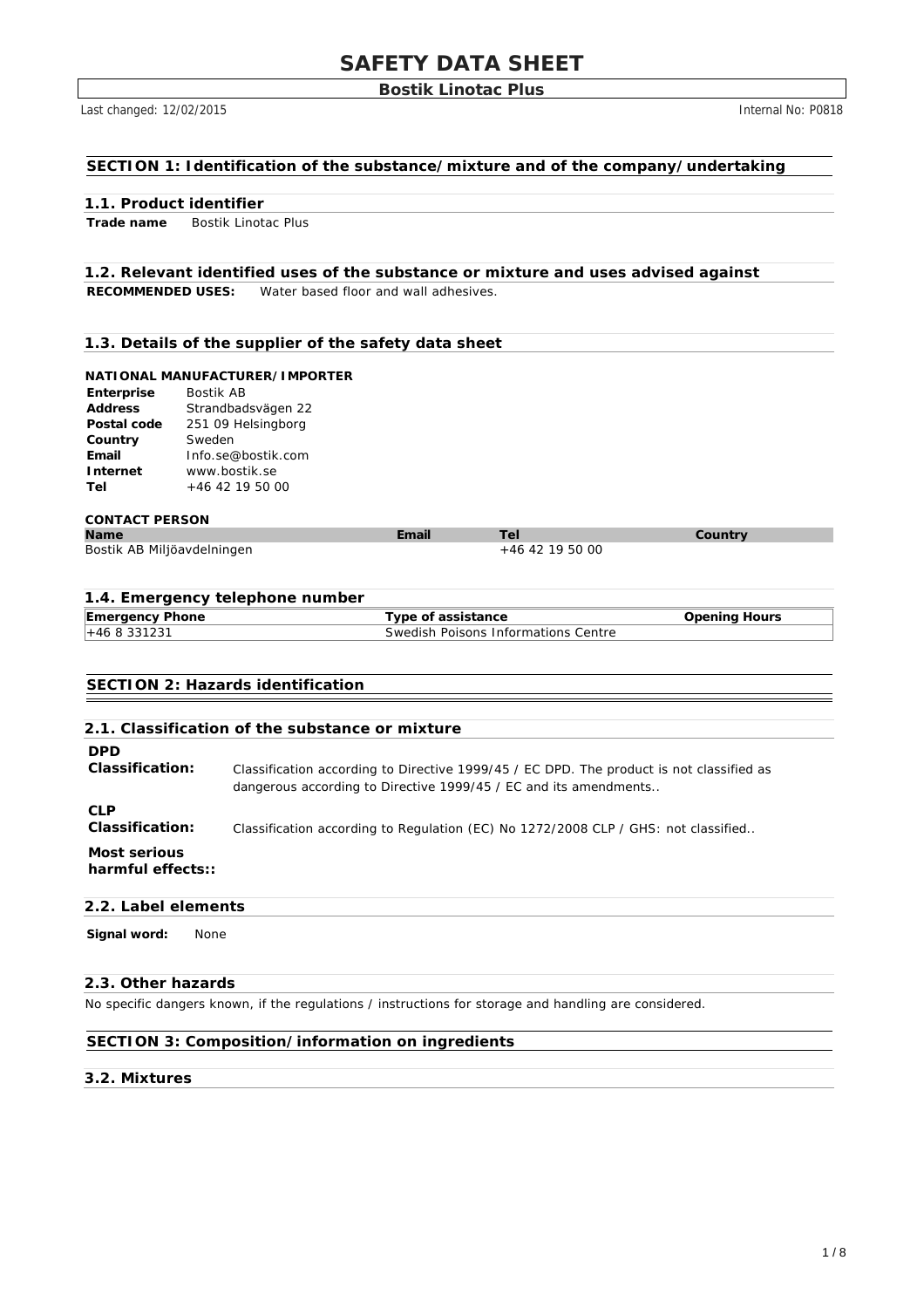# **Bostik Linotac Plus**

Last changed: 12/02/2015 Internal No: P0818

| Ingredient name                        | Reg.<br>lno. | <b>IEC No.</b> | CAS No.        | Conc.<br>$(wt\%)$ | DPD-Classification            | CLP-classification |
|----------------------------------------|--------------|----------------|----------------|-------------------|-------------------------------|--------------------|
| Quarts sand                            |              | 238-878-4      | $14808 - 60 -$ | 1%                |                               |                    |
| lwater                                 |              |                | 7732-18-5      |                   | No classification<br>reauired |                    |
| Polyvinylacetate-ethylene<br>copolymer |              |                | 24937-78-      | 1%                | No classification<br>required |                    |
| akrylicacidester copolymer             |              |                |                | 1%                | No classification<br>reauired |                    |

Full text of R-, H- and EUH-phrases: see section 16.

The EUH hazard statements mentioned in CLP-classification are only label elements.

## **SECTION 4: First aid measures**

### **4.1. Description of first aid measures**

### **INHALATION**

Fresh air and rest. Keep the respiratory tract clear.

#### **INGESTION**

Drink a few glasses of water. Contact physician if larger quantity has been consumed. Never give anything by mouth to an unconscious person.

### **SKIN**

Wash skin thoroughly with soap and water. Do not use solvents. Remove contaminated clothing.

#### **EYES**

Remove any contact lenses and rinse with water for at least 15 minutes (keep the eyelids open). Get medical attention if any discomfort continues.

#### **BURNS**

Not applicable.

## **GENERAL**

When obtaining medical advice, show the safety data sheet or label.

## **4.2. Most important symptoms and effects, both acute and delayed**

By prolonged contact, the product may dry the skin.

## **4.3. Indication of any immediate medical attention and special treatment needed**

No specific information beyond that provided otherwise in this data sheet considered necessary for the treating physician.

## **SECTION 5: Firefighting measures**

#### **5.1. Extinguishing media**

#### **SUITABLE EXTINGUISHING MEDIA:**

Extinguish with powder, carbon dioxide, foam or fine water mist.

### **UNSUITABLE EXTINGUISHING MEDIA**

Do not use a direct water jet.

#### **5.2. Special hazards arising from the substance or mixture**

Formation of hazardous vapours may take place at decomposition temperatures.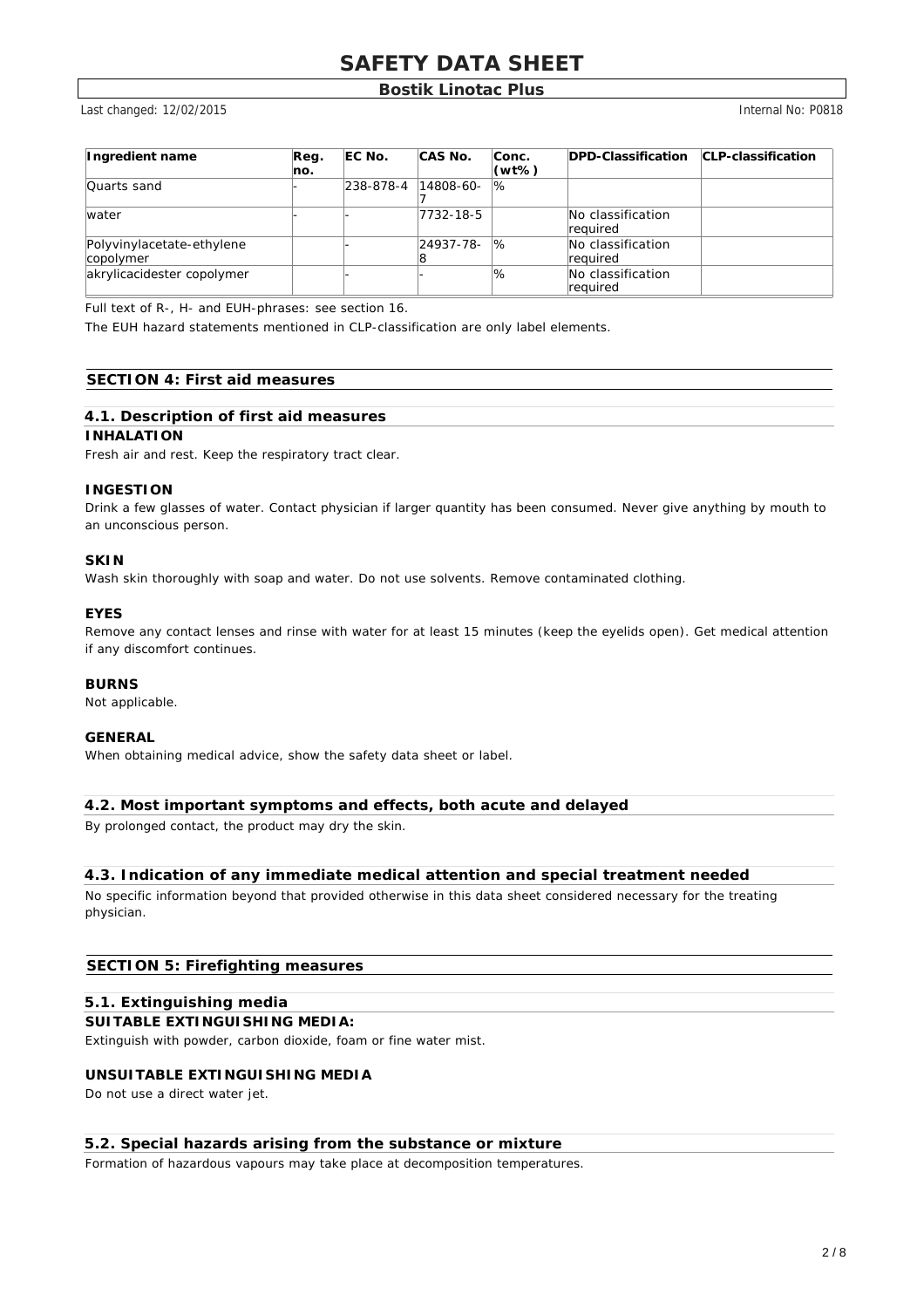## **Bostik Linotac Plus**

Last changed: 12/02/2015 Internal No: P0818

## **5.3. Advice for firefighters**

Do not allow extinguishing water or spillage to run out into the sewage system. Breathing apparatus should be used in fire fighting.

### **OTHER INFORMATION**

Cool containers exposed to flames with water until well after the fire is out.

## **SECTION 6: Accidental release measures**

#### **6.1. Personal precautions, protective equipment and emergency procedures**

#### **PERSONAL PRECAUTIONS**

Wear necessary protective equipment.

#### **FOR NON-EMERGENCY PERSONNEL**

NB! Risk of slipping due to spillage. Avoid direct contact.

### **FOR EMERGENCY RESPONDERS**

Show this safety data sheet, if possible.

### **6.2. Environmental precautions**

The product is not classified as dangerous to the environment according to Scandinavian or ECC criteria and information available and known to us.

### **6.3. Methods and material for containment and cleaning up**

#### **METHODS AND MATERIAL**

Soak up with sawdust, sand or other inert absorption material and collect into enclosed containers.

## **6.4. Reference to other sections**

See Section 8 for personal protective equipment and section 13 for waste disposal.

## **OTHER INFORMATION**

In the event of major emissions, contact the relevant authorities.

## **SECTION 7: Handling and storage**

# **7.1. Precautions for safe handling**

Good working hygiene must always be observed when handling product. NB! Risk of slipping due to spillage. Wash at the end of each work shift and before eating, smoking and using the toilet.

#### **7.2. Conditions for safe storage, including any incompatibilities**

Keep out of the reach of children. Store above 0  $\degree$ C. Store in water resistant packaging.

## **7.3. Specific end use(s)**

See Product Data Sheet.

## **SECTION 8: Exposure controls/personal protection**

## **8.1. Control parameters**

### **8.2. Exposure controls**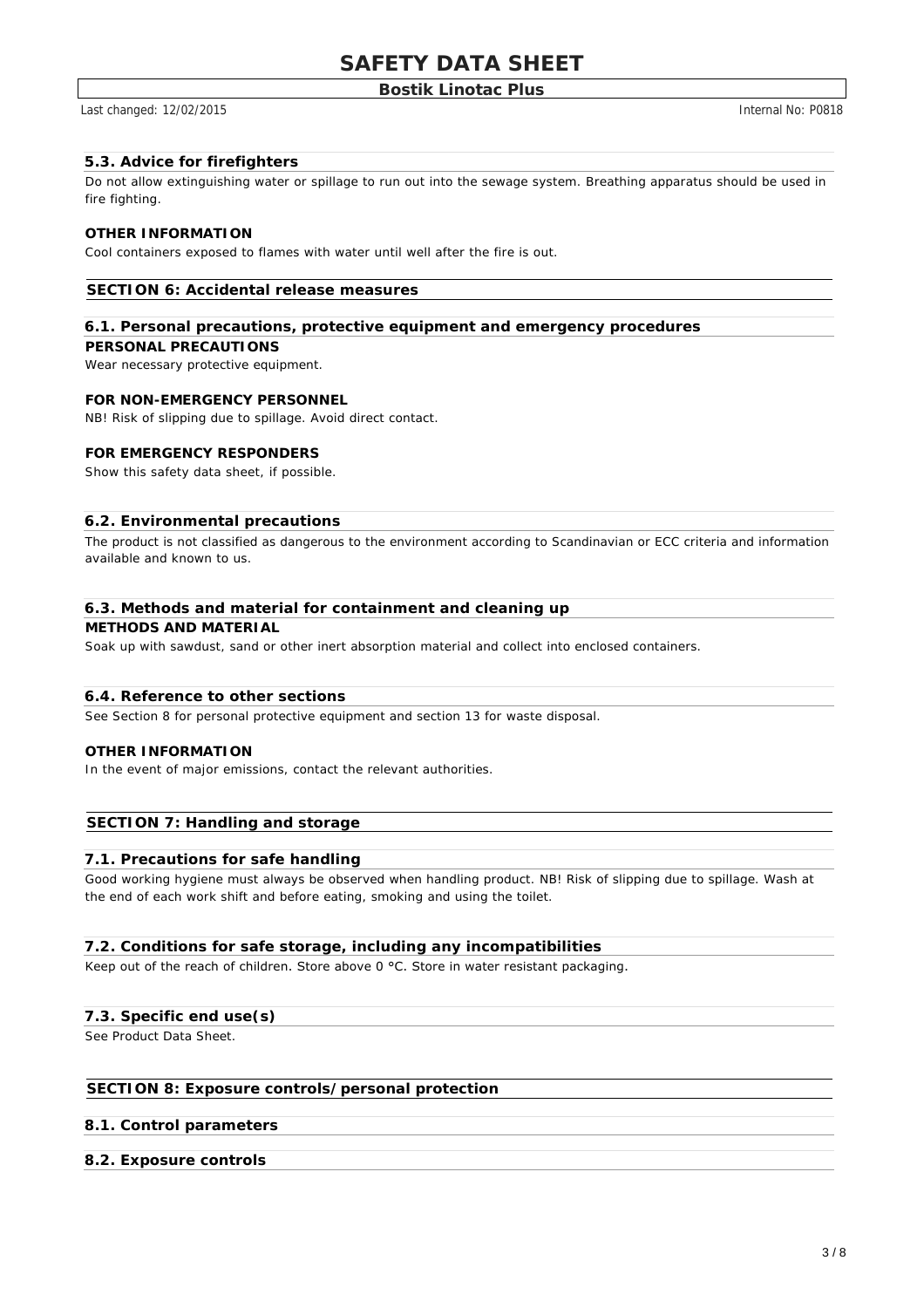# **Bostik Linotac Plus**

Last changed: 12/02/2015 12/02/2015 11ternal No: P0818

## **APPROPRIATE ENGINEERING CONTROLS**

Workplace and work methods are designed to prevent direct contact.

### **EYE PROTECTION**

Eye protection is recommended when there is a risk of direct contact or splashes

## **SKIN PROTECTION**

Wear appropriate clothing to prevent any possibility of skin contact.

#### **HAND PROTECTION**

Protective gloves must be used if there is a risk of direct contact or splash. Use suitable protective gloves if risk of skin contact.

## **RESPIRATORY PROTECTION**

Ensure good general ventilation.

## **OTHER INFORMATION**

Good working hygiene must always be observed when handling product.

## **LIMITATION OF ENVIRONMENTAL EXPOSURE**

Prevent discharges into the sewage system, watercourses or ground.

## **SECTION 9: Physical and chemical properties**

## **9.1. Information on basic physical and chemical properties**

| <b>STATE</b>  | Liguid.                               |
|---------------|---------------------------------------|
| <b>COLOUR</b> | White.                                |
| <b>ODOUR</b>  | Odourless or no characteristic odour. |

**SOLUBILITY IN WATER** Miscible with water.

| Parameter                               | Value/unit | Method/reference | Observation |
|-----------------------------------------|------------|------------------|-------------|
| pH (concentrate)                        | lNo data   |                  |             |
| pH (solution for use)                   | lNo data   |                  |             |
| Melting point                           | No data    |                  |             |
| Freezing point                          | No data    |                  |             |
| Initial boiling point and boiling range | No data    |                  |             |
| Flash point                             | No data    |                  |             |
| Evaporation rate                        | No data    |                  |             |
| Flammability (solid, gas)               | No data    |                  |             |
| Flammability limits                     | No data    |                  |             |
| Explosion limits                        | No data    |                  |             |
| Vapour pressure                         | No data    |                  |             |
| Vapour density                          | No data    |                  |             |
| Relative density                        | No data    |                  |             |
| Partition coefficient                   | No data    |                  |             |
| Auto-ignition temperature               | No data    |                  |             |
| Decomposition temperature               | No data    |                  |             |
| Viscosity                               | No data    |                  |             |

## **9.2. Other information**

| <b>Para</b><br>meter | ʻunit<br>۱e.<br>'val                               | 'reference<br>Мŧ | vation |
|----------------------|----------------------------------------------------|------------------|--------|
| Density              | $\sim$ $-$<br>$\sqrt{2}$<br>u,<br>ᄓ<br>1 J . Z . / |                  |        |
|                      |                                                    |                  |        |

**Note no. Comments**

# **SECTION 10: Stability and reactivity**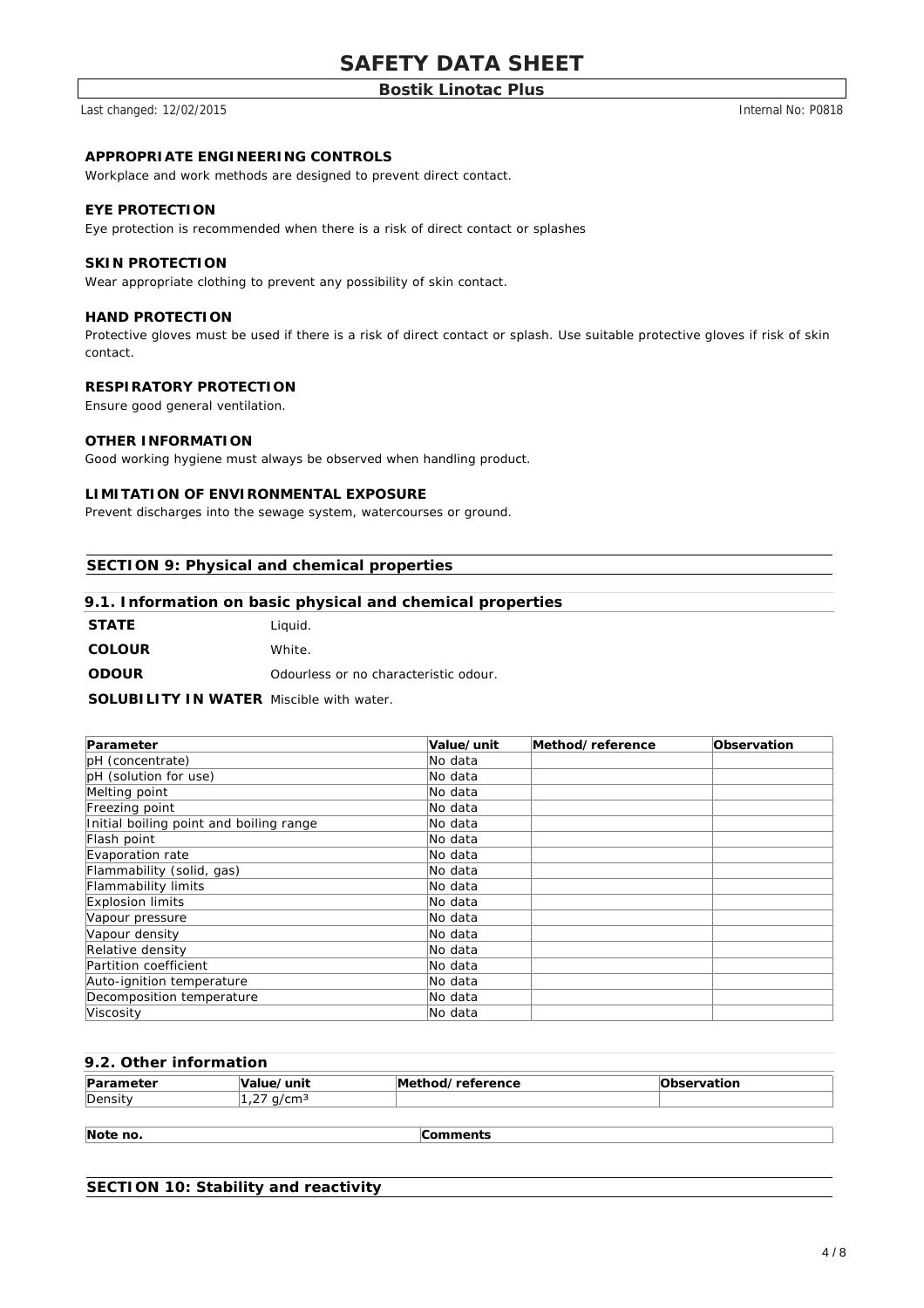## **Bostik Linotac Plus**

Last changed: 12/02/2015 12/02/2015 11ternal No: P0818

## **10.1. Reactivity**

No known significant effects or critical hazards.

## **10.2. Chemical stability**

Stable under recommended storage and handling conditions.

## **10.3. Possibility of hazardous reactions**

No dangerous reactions known.

## **10.4. Conditions to avoid**

Protected against freezing.

## **10.5. Incompatible materials**

Avoid contact with oxidizing substances, strong acids and strong bases.

## **10.6. Hazardous decomposition products**

Carbon dioxide is formed when heated or in a fire.

## **SECTION 11: Toxicological information**

#### **11.1. Information on toxicological effects**

#### **Acute toxicity - oral**

Drink a few glasses of water. Contact physician if larger quantity has been consumed.

## **Acute toxicity - dermal**

No known significant effects or critical hazards.

## **Acute toxicity - inhalation**

No known significant effects or critical hazards.

### **Skin corrosion/irritation**

May have a drying effect.

## **Serious eye damage/eye irritation**

Splashes in the eyes may cause irritation and problems due to the adhesive properties of the product.

# **SECTION 12: Ecological information**

#### **12.1. Toxicity**

### **ACUTE AQUATIC TEST RESULTS**

No information available

## **ECOTOXICITY**

Ecotoxilogical information for the product is not available.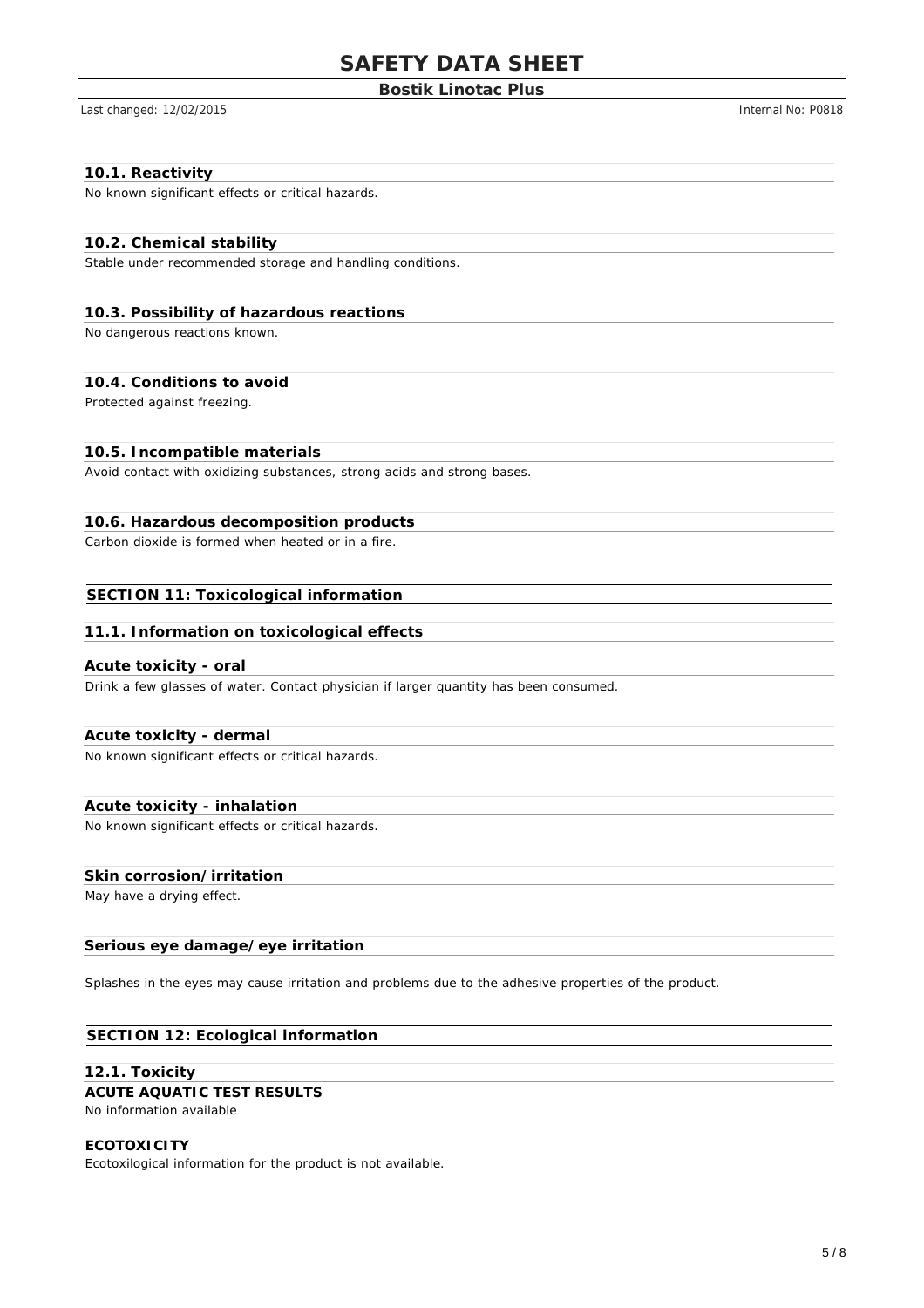## **Bostik Linotac Plus**

Last changed: 12/02/2015 10:000 13:000 13:000 13:000 14:000 14:000 14:000 14:000 14:000 14:000 14:000 14:000 14:000 14:000 14:000 14:000 14:000 14:000 14:000 14:000 14:000 14:000 14:000 14:000 14:000 14:000 14:000 14:000 1

## **12.2. Persistence and degradability**

Discharges of smaller quantities to adapted biological cleaning facilities do not affect the bio sludge.

## **12.3. Bioaccumulative potential**

No information available

## **12.4. Mobility in soil**

No information available

## **12.5. Results of PBT and vPvB assessment**

The product does not contain any PBT or vPvB substances.

## **12.6. Other adverse effects**

None known.

#### **OTHER INFORMATION**

Prevent discharges into the sewage system, watercourses or ground.

## **SECTION 13: Disposal considerations**

# **13.1. Waste treatment methods**

## **GENERAL REGULATIONS**

Treat as industrial waste. When handling larger volumes consult local authorities and local waste disposal organisation.

#### **CATEGORY OF WASTE**

EWC-Code 080410

# **SECTION 14: Transport information**

**Classified as Dangerous Goods: No**

| Land transport (ADR/RID) |                |                                 |
|--------------------------|----------------|---------------------------------|
| 14.1. UN                 | Not applicable | 14.4. Packing<br>Not applicable |
| number                   |                | group                           |
| 14.2. UN                 | Not applicable | Not applicable<br>14.5.         |
| proper                   |                | Environmental                   |
| shipping                 |                | hazards                         |
| name                     |                |                                 |
| 14.3.                    | Not applicable |                                 |
| Transport                |                |                                 |
| <b>hazard</b>            |                |                                 |
| class(es)                |                |                                 |
| <b>Hazard</b>            | Not applicable |                                 |
| label(s)                 |                |                                 |
| <b>Hazard</b>            | Not applicable | Tunnel<br>Not applicable        |
| lidentification          |                | restriction                     |
| number                   |                | code                            |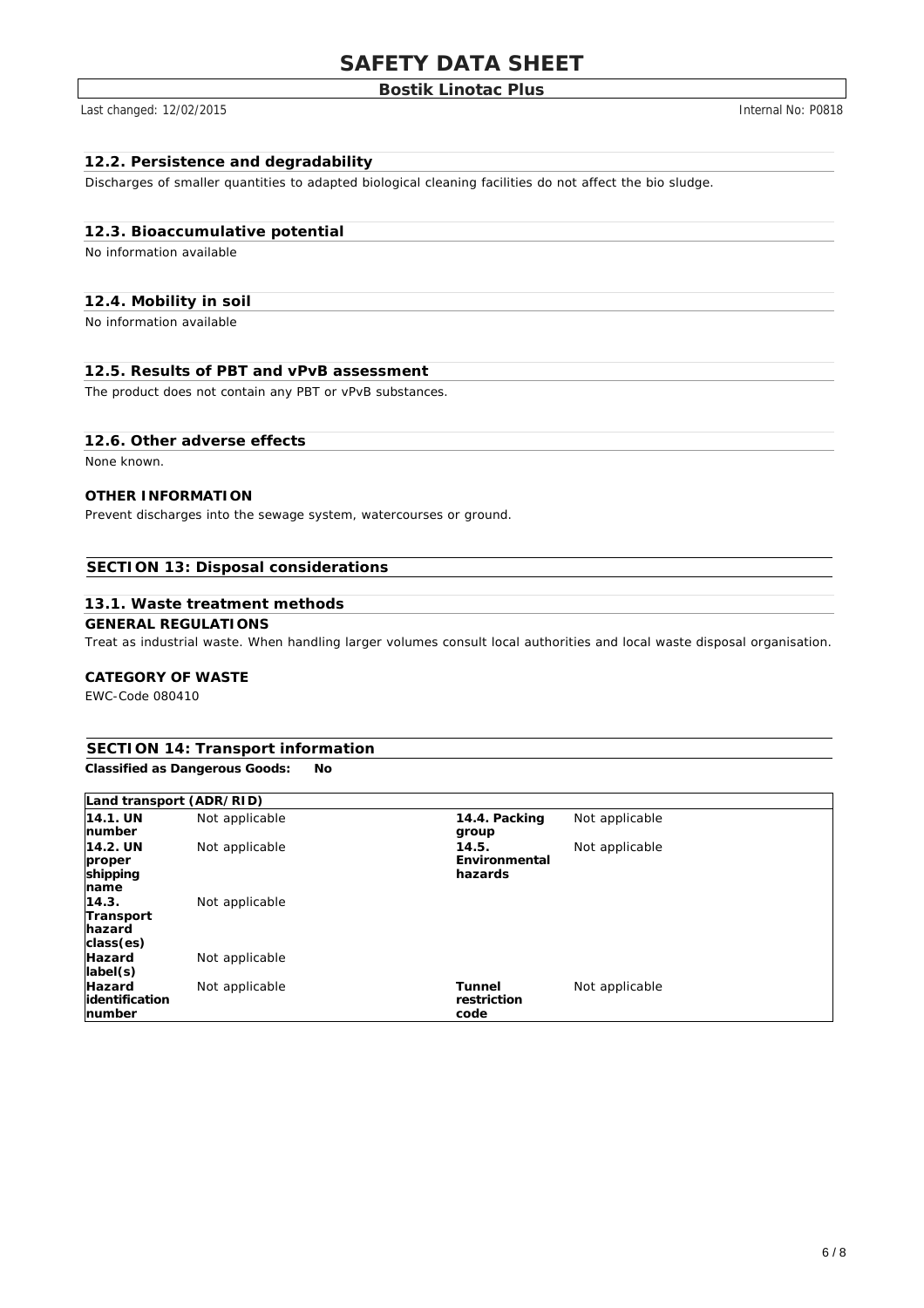**Bostik Linotac Plus**

Last changed: 12/02/2015 10:000 10:000 10:000 10:000 10:000 10:000 10:000 10:000 10:000 10:000 10:000 10:000 10:000 10:000 10:000 10:000 10:000 10:000 10:000 10:000 10:000 10:000 10:000 10:000 10:000 10:000 10:000 10:000 1

|                                 | Inland water ways transport (ADN)  |               |                |
|---------------------------------|------------------------------------|---------------|----------------|
| 14.1. UN                        | Not applicable                     | 14.4. Packing | Not applicable |
| number                          |                                    | group         |                |
| 14.2. UN                        | Not applicable                     | 14.5.         | Not applicable |
| proper                          |                                    | Environmental |                |
| shipping name                   |                                    | hazards       |                |
| 14.3.                           | Not applicable                     |               |                |
| Transport                       |                                    |               |                |
| hazard                          |                                    |               |                |
| class(es)                       |                                    |               |                |
| Hazard<br>label(s)              | Not applicable                     |               |                |
| Environmental<br>hazard in tank | Not applicable                     |               |                |
| vessels                         |                                    |               |                |
|                                 |                                    |               |                |
| Sea transport (IMDG)            |                                    |               |                |
| 14.1. UN                        | Not applicable                     | 14.4. Packing | Not applicable |
| number                          |                                    | group         |                |
| 14.2. UN                        | Not applicable                     | 14.5.         | Not applicable |
| proper                          |                                    | Environmental |                |
| shipping<br>name                |                                    | hazards       |                |
| 14.3.                           | Not applicable                     |               |                |
| Transport                       |                                    |               |                |
| hazard<br>class(es)             |                                    |               |                |
| Hazard<br>label(s)              | Not applicable                     |               |                |
| Sub Risk:                       | Not applicable                     |               |                |
| <b>IMDG Code</b>                | Not applicable                     |               |                |
| segregation                     |                                    |               |                |
| group                           |                                    |               |                |
| Marine                          | Not applicable                     |               |                |
| pollutant                       |                                    |               |                |
| Substance                       | Not applicable                     |               |                |
| name(s) on                      |                                    |               |                |
| marine<br>pollutant             |                                    |               |                |
| EMS:                            |                                    |               |                |
|                                 | Not applicable                     |               |                |
|                                 | Air transport (ICAO-TI / IATA-DGR) |               |                |
| 14.1. UN                        | Not applicable                     | 14.4. Packing | Not applicable |
| number                          |                                    | group         |                |
| 14.2. UN                        | Not applicable                     |               |                |
| proper                          |                                    |               |                |
| shipping<br>name                |                                    |               |                |
| 14.3.                           | Not applicable                     |               |                |

**Transport hazard class(es)** Not applicable **Hazard label(s)** Not applicable

# **SECTION 15: Regulatory information**

# **15.1. Safety, health and environmental regulations/legislation specific for the substance or mixture**

# **PROVISIONS**

Safety, health and environmental regulations / legislation specific for the substance or mixture. EU Regulation (EC) No 1907/2006 (REACH).

# **15.2. Chemical safety assessment**

# **OTHER INFORMATION**

Not established.